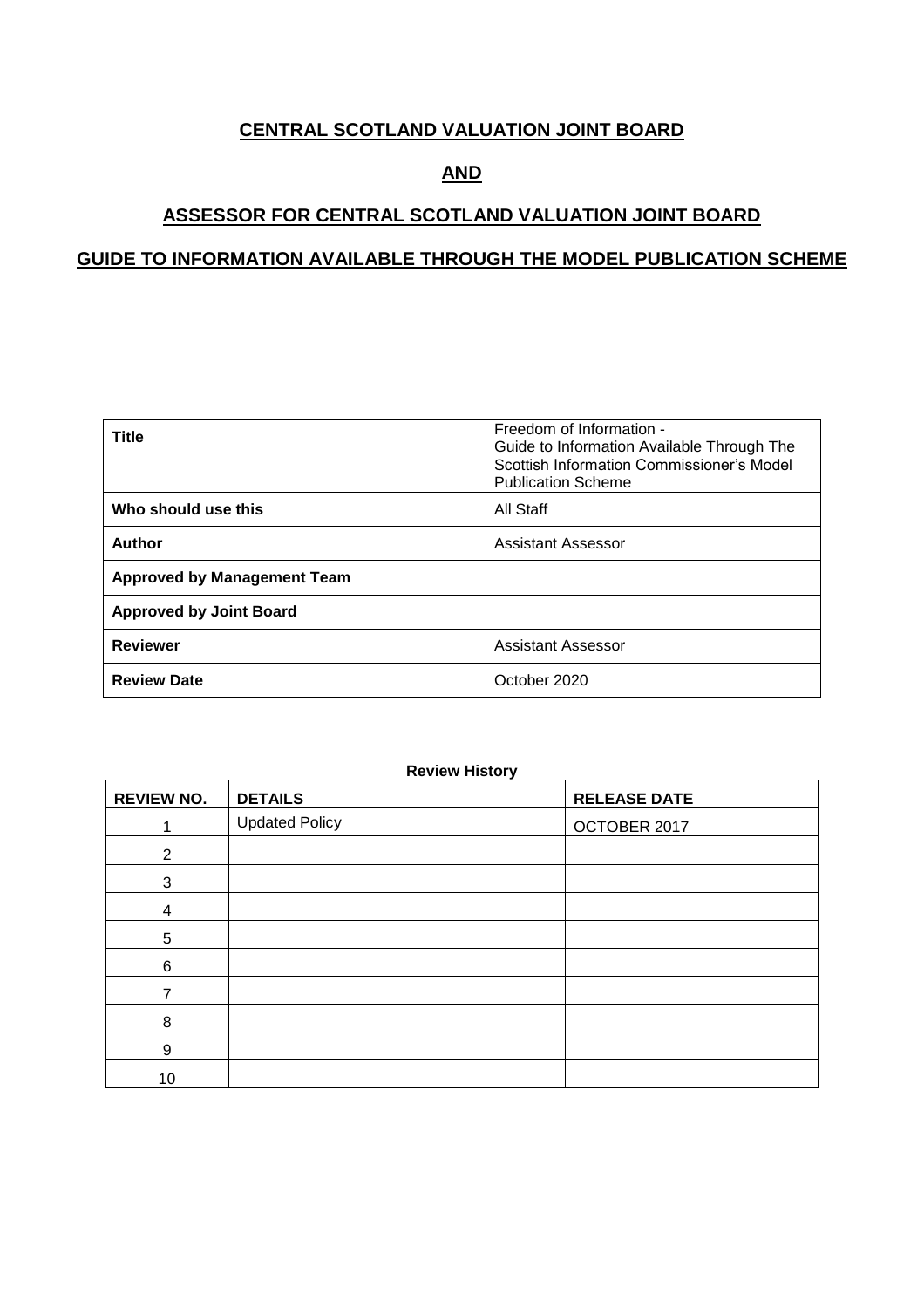| <b>Terms Used</b>                                    |                                                                                                                                                                                                        |
|------------------------------------------------------|--------------------------------------------------------------------------------------------------------------------------------------------------------------------------------------------------------|
| <b>Term Used</b>                                     | Explanation                                                                                                                                                                                            |
| <b>FOISA</b>                                         | The Freedom of Information (Scotland) Act 2002                                                                                                                                                         |
| <b>EIRs</b>                                          | The Environmental Information (Scotland) Regulations 2004                                                                                                                                              |
| <b>Model Publication Scheme</b>                      | A standard framework for authorities to publish information<br>under FOISA, approved by the Scottish Information                                                                                       |
|                                                      | Commissioner                                                                                                                                                                                           |
| <b>MPS</b>                                           | The Model Publication Scheme                                                                                                                                                                           |
| Guide to Information                                 | A guide that every public authority adopting the MPS must<br>produce to help people access the information it makes<br>available                                                                       |
| <b>MPS Principles</b>                                | The six key principles with which all information published<br>under the MPS must comply                                                                                                               |
| <b>Classes of Information</b>                        | Nine broad categories describing the types of information<br>authorities must publish (if they hold it)                                                                                                |
| <b>Notification Form</b>                             | The form an authority must submit to notify the Commissioner<br>of its adoption of the MPS                                                                                                             |
| <b>Re-use Regulations</b>                            | The re-use of Public Sector Information Regulations 2015                                                                                                                                               |
| Copyright law                                        | The Copyright, Designs and Patents Act 1988                                                                                                                                                            |
| <b>TNA</b>                                           | <b>The National Archives</b>                                                                                                                                                                           |
| <b>SAA</b>                                           | <b>Scottish Assessors Association</b>                                                                                                                                                                  |
| Assessor                                             | Statutory official appointed by the local Valuation Authority,<br>responsible for the valuation of all heritable properties for<br>local taxation purposes within their respective valuation<br>areas. |
| <b>ERO</b>                                           | <b>Electoral Registration Officer</b>                                                                                                                                                                  |
| <b>Valuation Roll</b>                                | List of non-domestic properties for the Valuation Area with<br>appropriate Rateable Values used to calculate rates payable.                                                                            |
| <b>Council Tax List</b>                              | List of domestic properties within the Valuation Area with<br>appropriate Council Tax Banding.                                                                                                         |
| <b>Electoral Register</b>                            | List of electors registered to vote.                                                                                                                                                                   |
| <b>Valuation Appeal</b><br><b>Committee Hearings</b> | Meeting of the Local Valuation Appeal Committee.                                                                                                                                                       |
| <b>Valuation Appeal</b><br>Procedures                | Legislative procedures governing the conduct of appeals. For<br>more information go to: https://www.saa.gov.uk/non-<br>domestic-valuation/the-valuation-roll/valuation-appeals/                        |
| <b>Valuation Local</b><br><b>Instructions</b>        | Local guidance notes used to assist staff in valuing certain<br>non-domestic properties such as shops, offices and industrial<br>subjects.                                                             |
| <b>Key Performance</b><br>Indicators (KPI's)         | Performance Indicators agreed with the Scottish Government<br>To ensure that we meet Best Value criteria in our work.                                                                                  |
| <b>Public Performance Report</b>                     | Report published annually reporting on performance of<br>CSVJB against KPI's.                                                                                                                          |
| Portal Data Custodian                                | Administrator of data published on the Scottish Assessors<br>Association website.                                                                                                                      |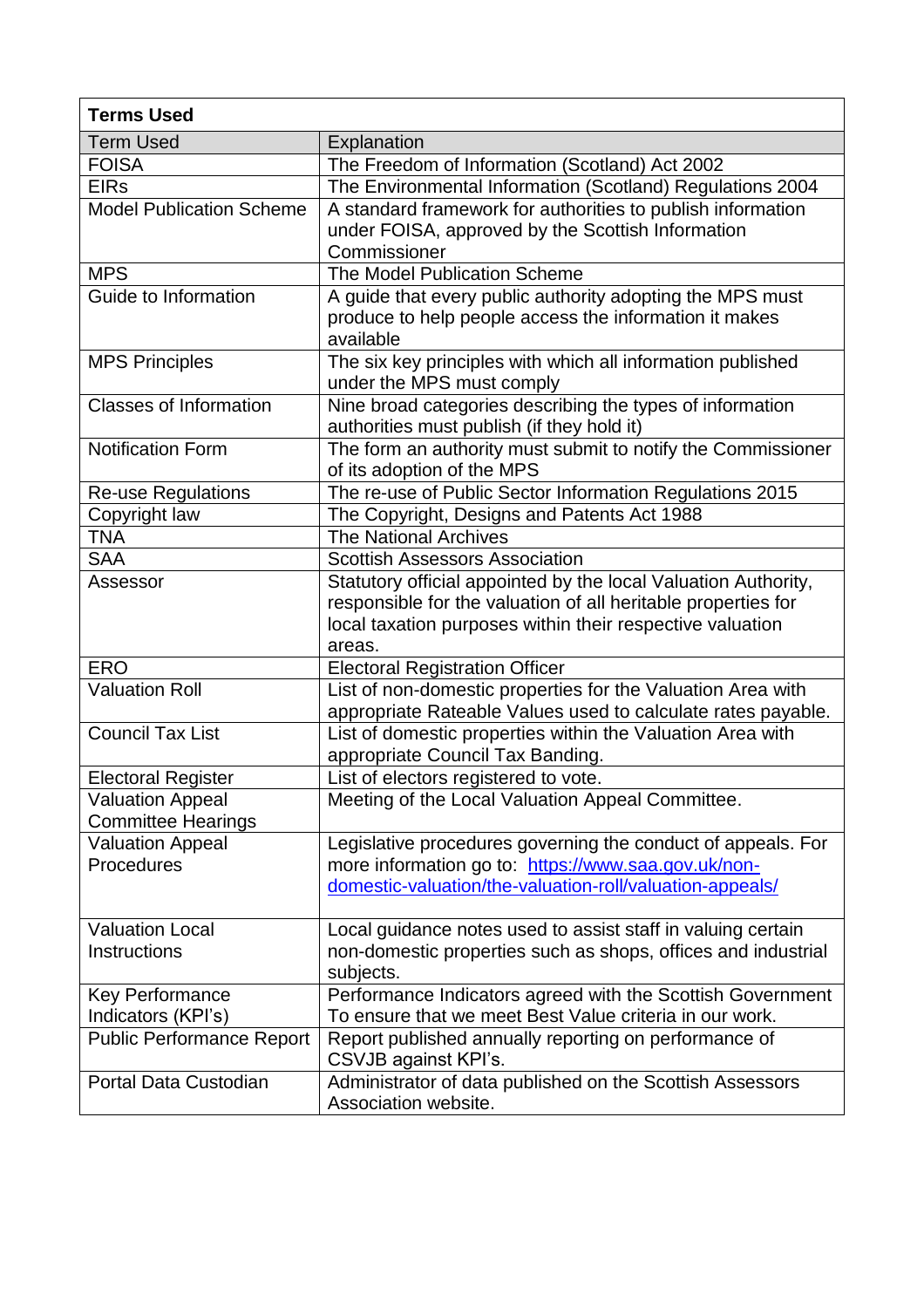## **CENTRAL SCOTLAND VALUATION JOINT BOARD**

## **AND**

# **ASSESSOR FOR CENTRAL SCOTLAND VALUATION JOINT BOARD**

### **GUIDE TO INFORMATION AVAILABLE THROUGH THE MODEL PUBLICATION SCHEME**

The Freedom of Information (Scotland) Act 2002 (the Act) requires Scottish public authorities to produce and maintain a publication scheme. Authorities are under a legal obligation to:

- *publish the classes of information that they make routinely available*
- *tell the public how to access the information and what it might cost.*

Central Scotland Valuation Joint Board and the Assessor for Central Scotland Valuation Joint Board have adopted the **Model Publication Scheme p**roduced by the Scottish Information Commissioner.

You can see this scheme on the Commissioner's website at [www.itspublicknowledge.info](http://www.itspublicknowledge.info/) or by contacting us at the address below:

Central Scotland Valuation Joint Board & Assessor for Central Scotland Valuation Joint Board Hillside House Laurelhill Business Park **Stirling** FK7 9JQ Tel 01786 892200 Fax 01786 892255 assessor@centralscotland-vjb.gov.uk

The purpose of this Guide to Information is to:

- *allow you to see what information is available (and what is not available) in relation to each class*
- *state what charges may be applied*
- *explain how you can find the information easily*
- *provide contact details for enquiries and to get help with accessing the information*
- *explain how to request information we hold that has not been published*
- *explain how you can re-use public sector information*

The Guide is split into the following sections:-

- Availability and Formats
- Exempt Inform
- Copyright
- Re-Use of public sector information
- Charges
- Contact Us
- Notifying the Commissioner
- The Classes of Information we Publish
- How to access information which is not available under this scheme
- Requests for your own personal data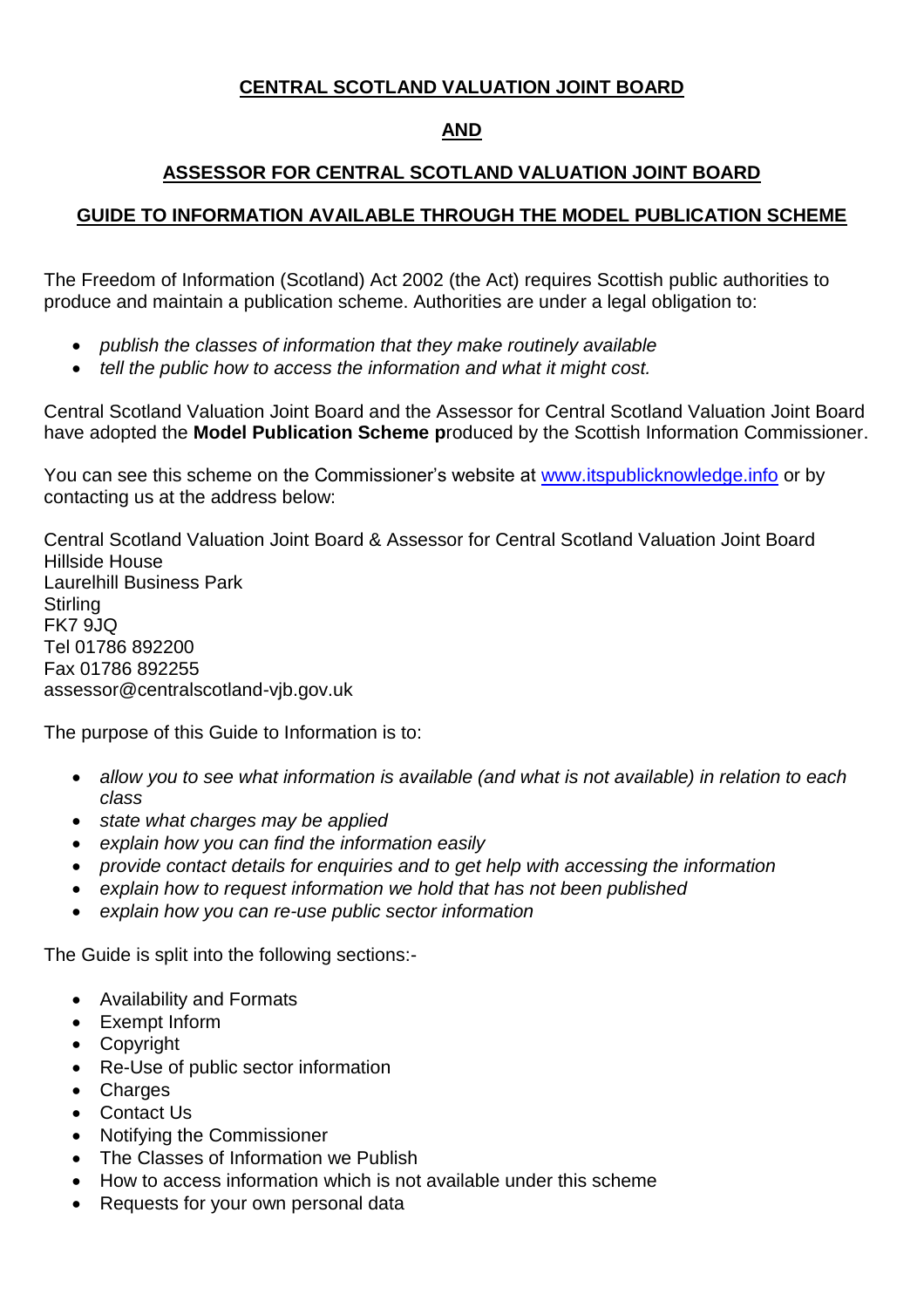### *Availability and formats*

The information we publish through the model scheme is, wherever possible, available on our website. We offer alternative arrangements for people who do not want to, or cannot, access the information online or by inspection at our premises. For example, we can usually arrange to send information to you in paper copy (although there may be a charge for this).

### *Exempt information*

We will publish the information we hold that falls within the classes of information below. If a document contains information that is exempt under Scotland's freedom of information laws (for example sensitive personal information or a trade secret), we may remove or redact the information before publication but we will explain why.

### *Copyright*

Where Central Scotland Valuation Joint Board or the Assessor for Central Scotland Valuation Joint Board holds the copyright in its published information, the information may be copied or reproduced without formal permission, provided that:

- *it is copied or reproduced accurately*
- *it is not used in a misleading context, and*
- *the source of the material is identified*

Where Central Scotland Valuation Joint Board or the Assessor for Central Scotland Valuation Joint Board does not hold the copyright in information we publish, we will make this clear.

### **Re-Use of Published Information**

The Assessor is not a Public Sector Body in terms of the Re-use of Public Sector Information Regulation 2015. Therefore the statement below only applies to information held by Central Scotland Valuation Joint Board in pursuit of its public task.

The business of the Valuation Joint Board falls into two main categories, IT and other Business Support Services (such as personnel, finance etc.), though, as above, Valuation Rolls, Council Tax Valuation Lists, Electoral Registers and their supporting data will not be covered.

More information including the Valuation Joint Board's information asset list, our charges and how to request to re-use our information can be found at [https://www.saa.gov.uk/central/freedom](https://www.saa.gov.uk/central/freedom-information-data-protection/)[information-data-protection/](https://www.saa.gov.uk/central/freedom-information-data-protection/)

### **Charges**

This section explains when we may make a charge for our publications and how any charge will be calculated.

Unless otherwise stated, all information contained within our scheme is available from us free of charge where it can be downloaded from our website or where it can be sent to you electronically by e-mail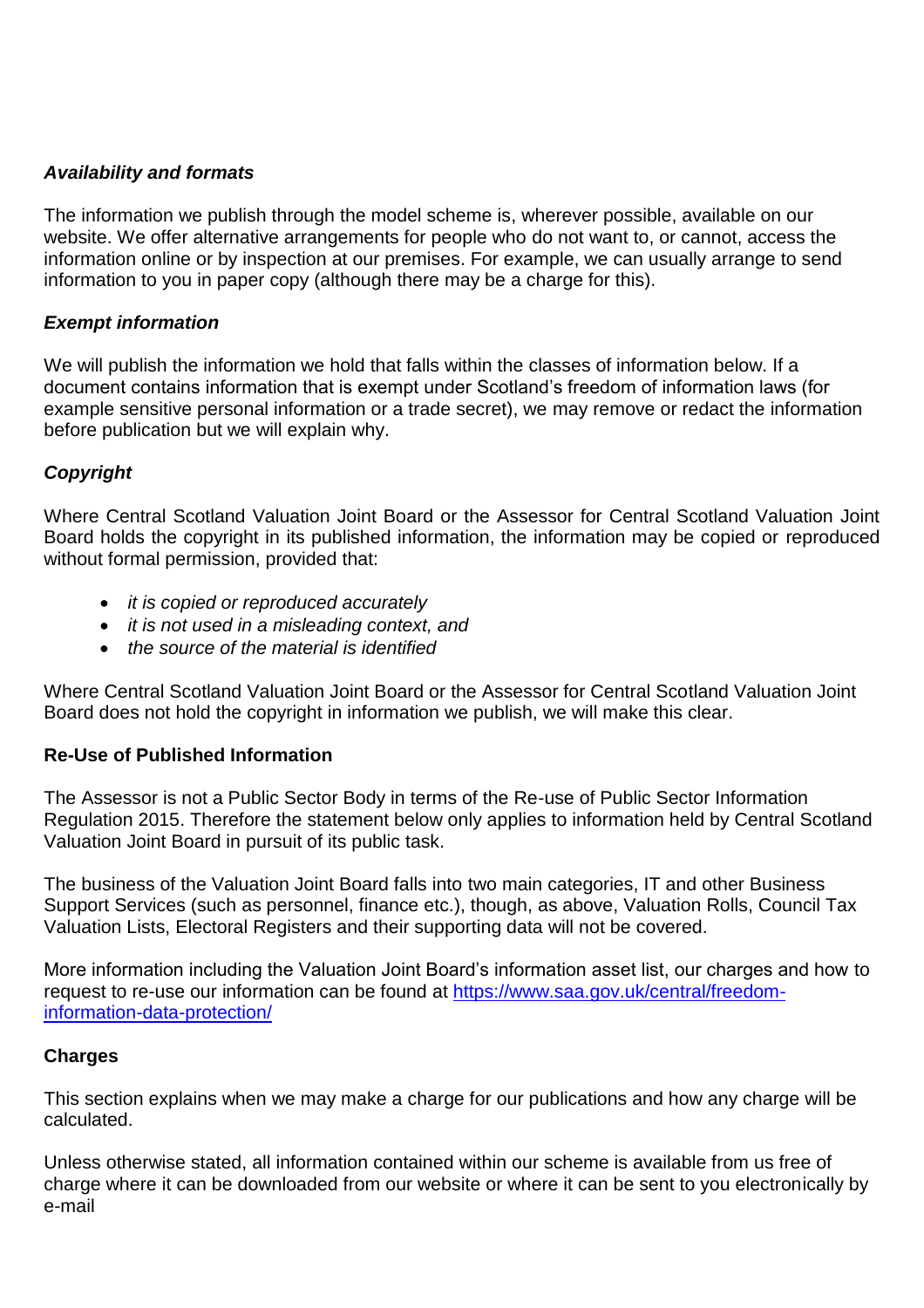We reserve the right to impose charges for providing information in other formats. Charges will reflect the actual costs of reproduction and postage to the authority, as set out below. In the event that a charge is to be levied, you will be advised of the charge and how it has been calculated. Information will not be provided to you until payment has been received.

Please note that charges outlined below are exclusive of VAT. VAT will be charged where appropriate.

### **Reproduction costs**

Where charges are applied, photocopied information will be charged at a standard rate of 10p per A4 side of paper (black and white copy) and 30p per A4 side of paper (colour copy) Computer discs will be charged at the rate of £1.00 per CD-Rom

### **Postage cost**

We will pass on postage charges to the requester at the cost to the authority of sending the information by first class post.

For the avoidance of doubt these costs relate to the delivering of information which is otherwise free.

### **Fixed Charge Publications**

There are a small number of pre-printed publications for which the Assessor for Central Scotland Valuation Joint Board makes a charge. These documents include the Valuation Roll, Council Tax List and the edited Register of Electors.

The costs for these documents are detailed below;

### **Valuation Rolls**

**Definition** 

"List of non-domestic properties for the Valuation Area with appropriate Rateable Values as a basis for non-domestic rates bills."

#### Availability

Website [\(www.saa.gov.uk\)](http://www.saa.gov.uk/). Available in electronic format from the Portal Data Custodian at the office of the Assessor for Grampian Valuation Joint Board, Woodhill House, Westburn Road, Aberdeen, AB16 5GE. Tel: 01224 664360, Fax: 01224 664361, email: [datacustodian@saa.gov.uk](mailto:datacustodian@saa.gov.uk)

#### Cost £50

Paper copies can be inspected free of charge at our office and main libraries.

Cost in paper format:

£60 Per Local Authority Area

### **Council tax Lists**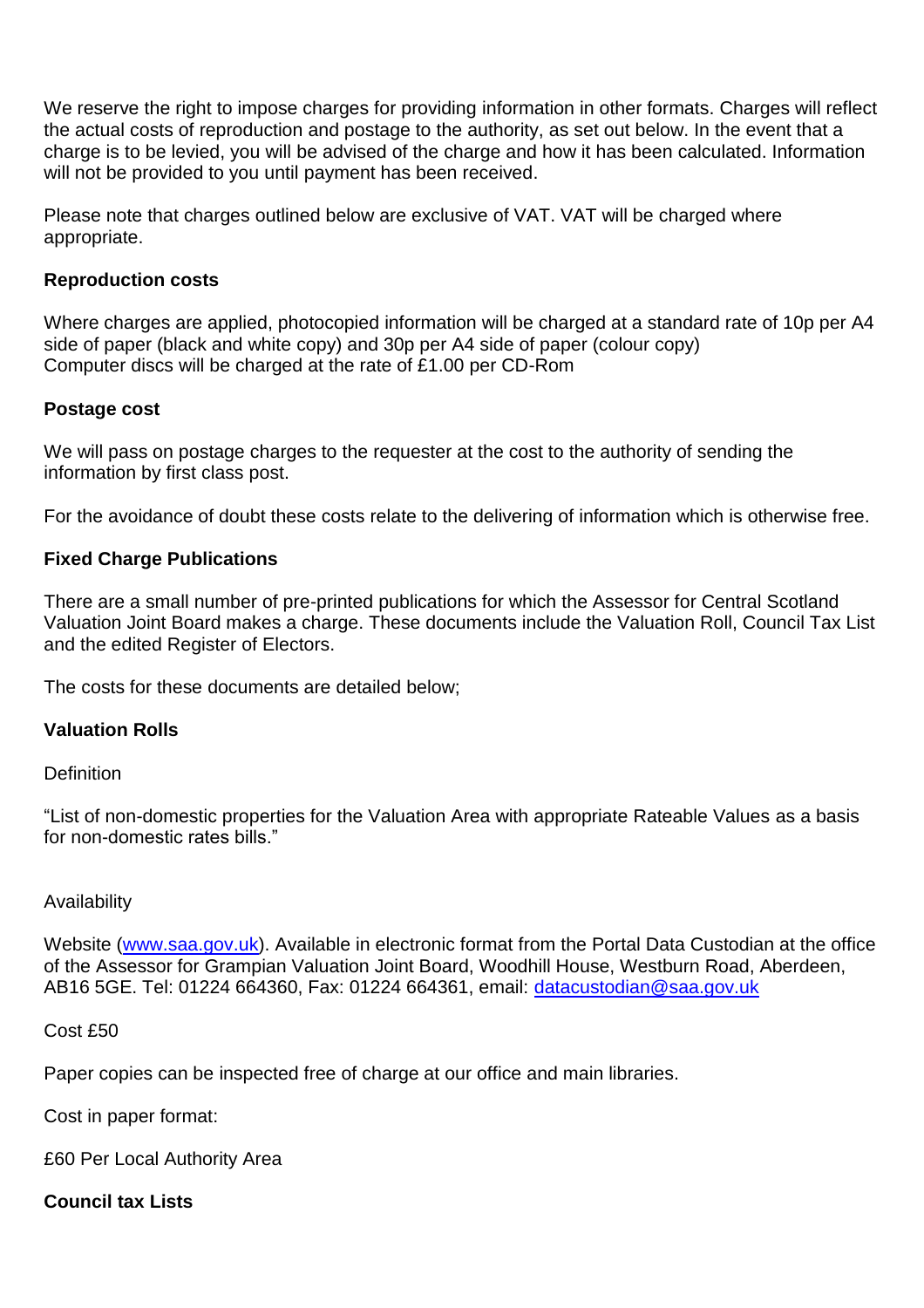### **Definition**

"List of domestic properties within the Valuation Area with appropriate Bands."

### Availability

Website [\(www.saa.gov.uk\)](http://www.saa.gov.uk/). Available in electronic format from the Portal Data Custodian at the office of Assessor for Grampian Valuation Joint Board, Woodhill House, Westburn Road, Aberdeen, AB16 5GE. Tel: 01224 664360, Fax: 01224 664361, email: [datacustodian@saa.gov.uk](mailto:datacustodian@saa.gov.uk)

#### Cost £50

Paper copies can be inspected free of charge at our office and main libraries.

Cost in paper format

£75 Per Local Authority area

Extract certificates from the Council Tax List or Valuation Roll do not fall within any class of this publication scheme, but we do provide extract certificates and photocopies from the Valuation Roll and Council Tax List.

The cost for this additional service can be obtained by contacting the Assistant Assessor on 01786 892212 or e-mail at [assessor@centralscotland-vjb.gov.uk](mailto:assessor@centralscotland-vjb.gov.uk)

#### **Edited Register of Electors**

#### **Definition**

"Open version of the Register of Electors. This version does not include the names of those electors whose names appear in the full version of the Register but who have taken advantage of the Representation of the People legislation and chosen to have their names excluded from the Open version of the Register, which can be sold to anyone."

Availability

Paper copies can be inspected at our office.

Cost

Per Representation of the People (Scotland) Regulations 2001.

If in Data Format

The fee for purchasing a copy of the register in data format is at the rate of £20 per Constituency plus £1.50 for each 1,000 entries (or remaining part of 1000 entries) in it.

### Or if Printed

The fee for purchasing a copy of the register in the printed form is at the rate of £10 plus £5 for each 1,000 entries (or remaining part of 1,000 entries) in it.

We do not pass any other costs on to you in relation to our published information.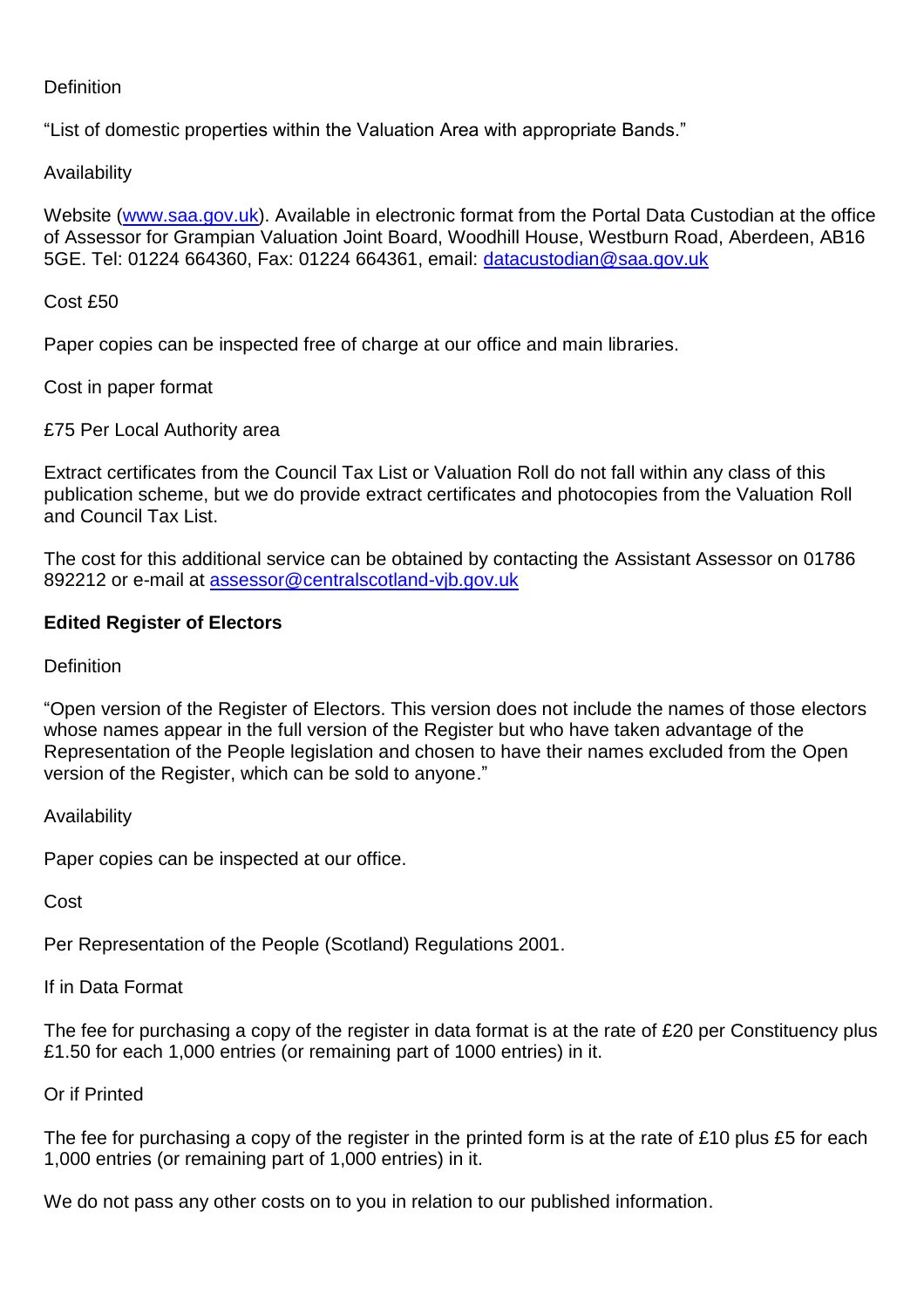This charging schedule does not apply to our commercial publications (see Class 8 below). These items are offered for sale through retail outlets such as book shops, academic journal websites or museum shops and their price reflects a 'market value' which may include the cost of production

### **Contact us**

You can contact us for assistance with any aspect of this publication scheme:

Central Scotland Valuation Joint Board & Assessor for Central Scotland Valuation Joint Board Hillside House Laurelhill Business Park **Stirling** FK7 9JQ

Tel 01786 892200 Fax 01786 892255 assessor@centralscotland-vjb.gov.uk

We will also be pleased to advise you how to ask for information that we do not publish, or how to complain if you are dissatisfied with any aspect of this publication scheme.

### **Notifying the Commissioner**

In accordance with paragraph 9(ii) of the Scottish Information Commissioner's Model Publication Scheme, Central Scotland Valuation Joint Board and the Assessor for Central Scotland Valuation Joint Board undertake to notify the Commissioner if their legal status changes.

#### **The classes of information that we publish**

We publish information that we hold within the following classes. Once information is published under a class we will continue to make it available for the current and previous two financial years.

Where information has been updated or superseded, only the current version will be available. If you would like to see previous versions, you may make a request to us for that information.

- CLASS 1: About Central Scotland Valuation Joint Board and the Assessor for Central Scotland Valuation Joint Board
- CLASS 2: How we deliver our functions and services
- CLASS 3: How we take decisions and what we have decided
- CLASS 4: What we spend and how we spend it
- CLASS 5: How we manage our human, physical and information resources
- CLASS 6: How we procure goods and services from external providers
- CLASS 7: How we are performing
- CLASS 8: Our commercial publications
- CLASS 9: Our open data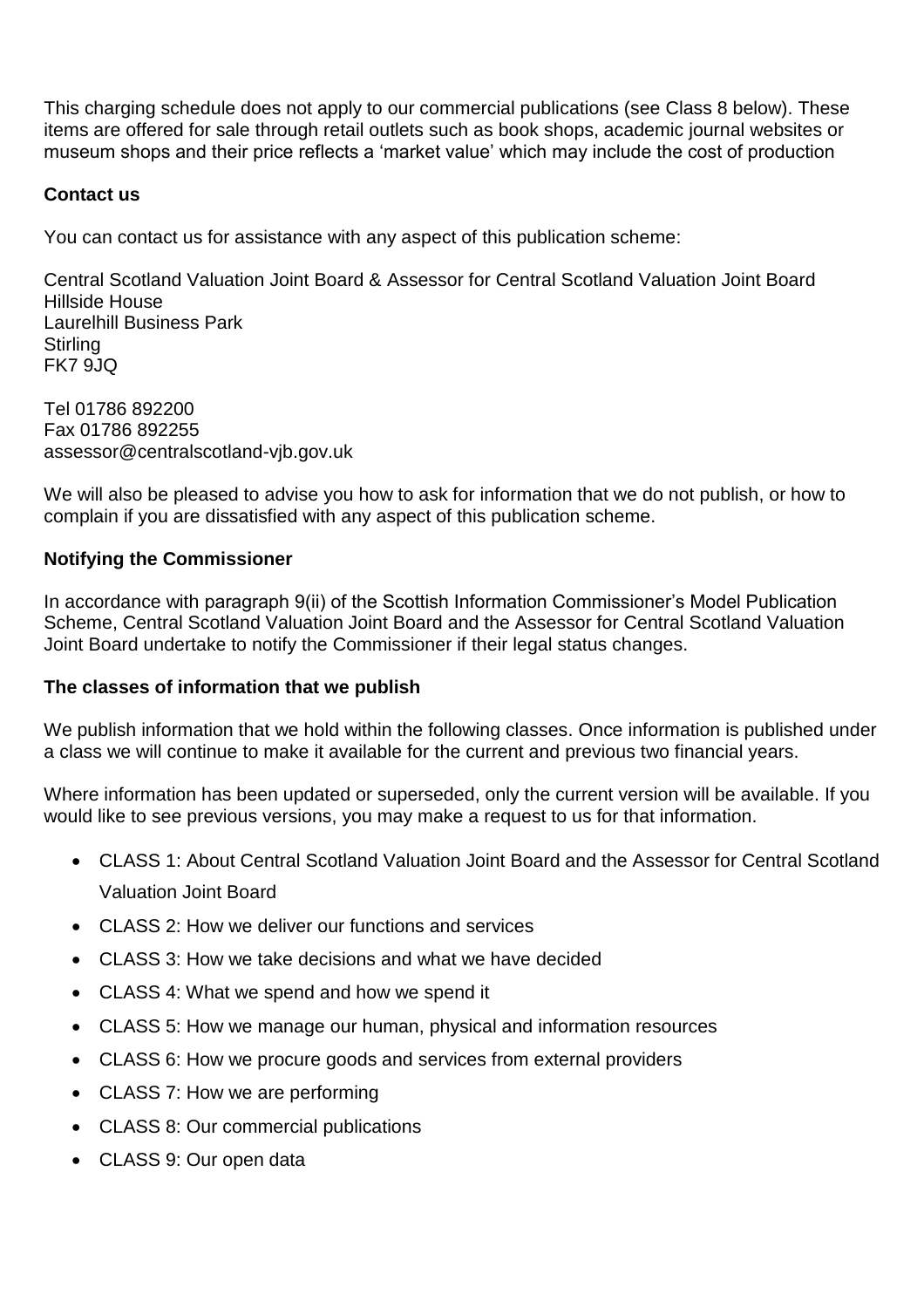Notes:

Central Scotland Valuation Joint Board and the Assessor for Central Scotland Valuation Joint Board are required to publish the information they hold which falls within the classes of the Model Publication Scheme 2013. If we do not hold information within a class, please indicate this below the class description.

### **CLASS 1: ABOUT CENTRAL SCOTLAND VALUATION JOINT BOARD AND THE ASSESSOR FOR CENTRAL SCOTLAND VALUATION JOINT BOARD**

### **Class description:**

Information about Central Scotland Valuation Joint Board and the Assessor for Central Scotland Valuation Joint Board who we are, where to find us, how to contact us, how we are managed and our external relations

| The information we publish under this class                                                                                                              | How to access it                                                                                                                                                    |
|----------------------------------------------------------------------------------------------------------------------------------------------------------|---------------------------------------------------------------------------------------------------------------------------------------------------------------------|
| Name address and contact details and business<br>opening hours                                                                                           | Information can be found on the website-<br>https://www.saa.gov.uk/central/contact-assessor/                                                                        |
| Organisational Structure                                                                                                                                 | See the website<br>https://www.saa.gov.uk/central/vjb-policies/                                                                                                     |
| Contact details for customer care and<br>complaints functions                                                                                            | See the website -<br>https://www.saa.gov.uk/central/valuation-joint-<br>board-complaints/                                                                           |
| <b>Customer Codes or Charters</b>                                                                                                                        | N/A                                                                                                                                                                 |
| Single Model Publication Scheme and our<br>Guide to Information                                                                                          | See the website -<br>https://www.saa.gov.uk/central/freedom-<br>information-data-protection/                                                                        |
| Charging schedule for published information                                                                                                              | See above                                                                                                                                                           |
| Contact details and advice about how to<br>request information from us                                                                                   | See the website -<br>https://www.saa.gov.uk/central/freedom-<br>information-data-protection/                                                                        |
| Charging schedule for environmental<br>information provided in response to request<br>under the Environmental Information (Scotland)<br>Regulations 2004 | See below.                                                                                                                                                          |
| Legal framework and governance structure, and<br>decision making arrangements                                                                            | See Standing Orders on the website at -<br>https://www.saa.gov.uk/central/vjb-policies/                                                                             |
| Code of Conduct                                                                                                                                          | See website -<br>https://www.saa.gov.uk/central/vjb-policies/                                                                                                       |
| Names of the people who make strategic and<br>operational decisions                                                                                      | See staff information at - And Board member<br>information $at -$<br>https://www.saa.gov.uk/central/assessors-team/<br>http://www.falkirk.gov.uk/coins/calendar.asp |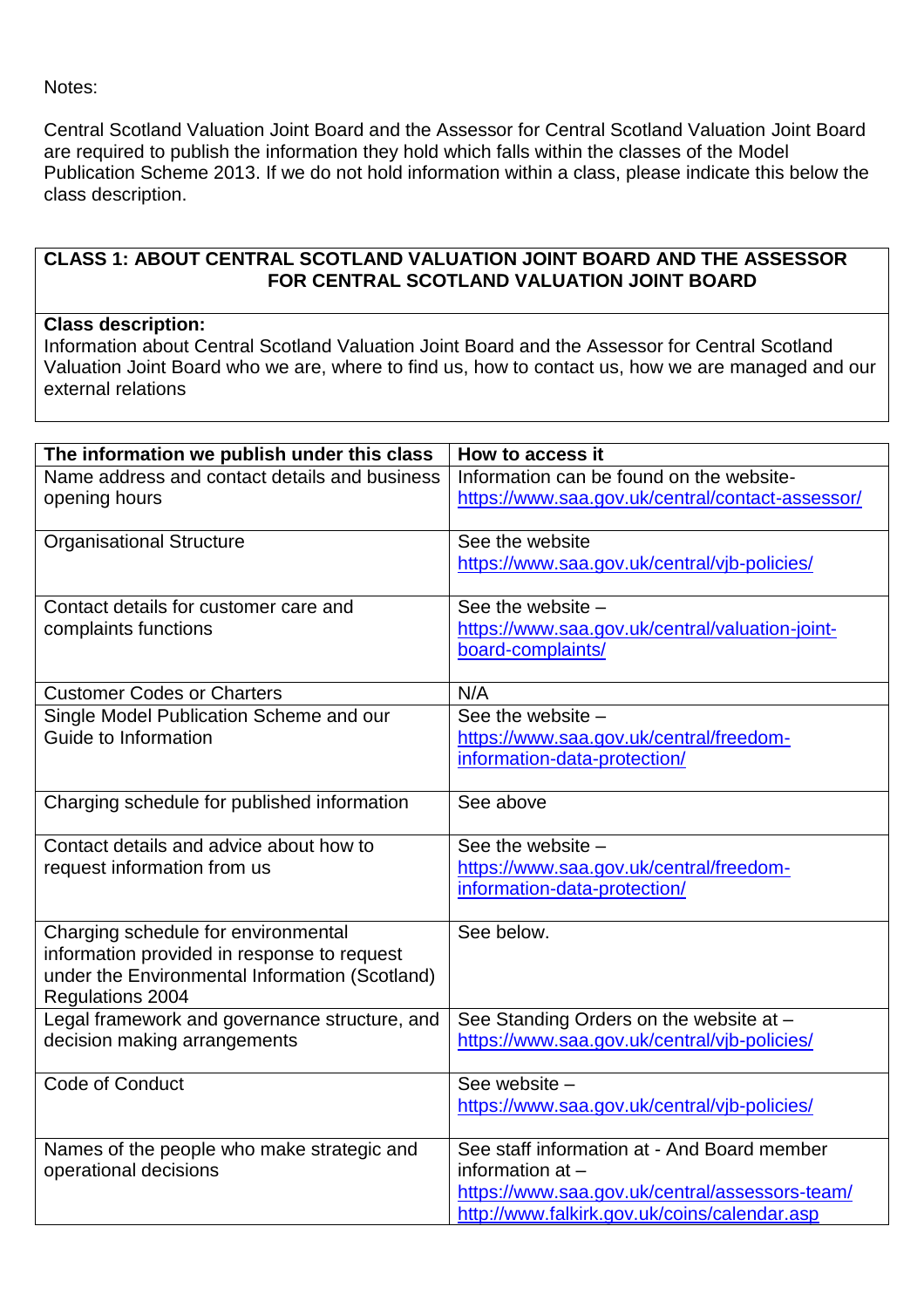| Corporate plan                                     | See Service Plan at -                               |
|----------------------------------------------------|-----------------------------------------------------|
|                                                    | https://www.saa.gov.uk/central/vjb-policies/        |
|                                                    |                                                     |
| Corporate planning strategy e.g. for economic      | N/A                                                 |
| development                                        |                                                     |
| Corporate policies                                 | See Policies section on the website at -            |
|                                                    | https://www.saa.gov.uk/central/vjb-policies/        |
|                                                    |                                                     |
| Strategic planning processes                       | See Service Plan and Key activities at -            |
|                                                    | https://www.saa.gov.uk/central/vjb-policies/        |
|                                                    |                                                     |
| Accountability relationships, including reports to | See Board papers at -                               |
| regulators                                         | http://www.falkirk.gov.uk/coins/calendar.asp        |
| Internal and external audit arrangements           | See Board papers at -                               |
|                                                    | http://www.falkirk.gov.uk/coins/calendar.asp        |
|                                                    | And Board minutes at                                |
|                                                    | http://www.saa.gov.uk/central/csvjbgeneral.html     |
| Subsidiary companies and other significant         | N/A                                                 |
| financial interests                                |                                                     |
| Strategic agreement with other bodies              | Legal, Financial and Human Resource support         |
|                                                    | services are provided by Clackmannanshire           |
|                                                    | Council. Human Resource policies are aligned with   |
|                                                    | those of Clackmannanshire Council. Also see         |
|                                                    | annual report which forms part of the accounts at   |
|                                                    | https://www.saa.gov.uk/central/valuation-joint-     |
|                                                    | board-accounts/                                     |
|                                                    |                                                     |
|                                                    | All Assessors and their senior staff are members of |
|                                                    | the Scottish Assessors Association which            |
|                                                    | facilitates a consistency of approach in the        |
|                                                    | administration of the valuation, council tax and    |
|                                                    | electoral registration services. For more           |
|                                                    | information see -                                   |
|                                                    | https://www.saa.gov.uk/about-the-saa/               |
|                                                    |                                                     |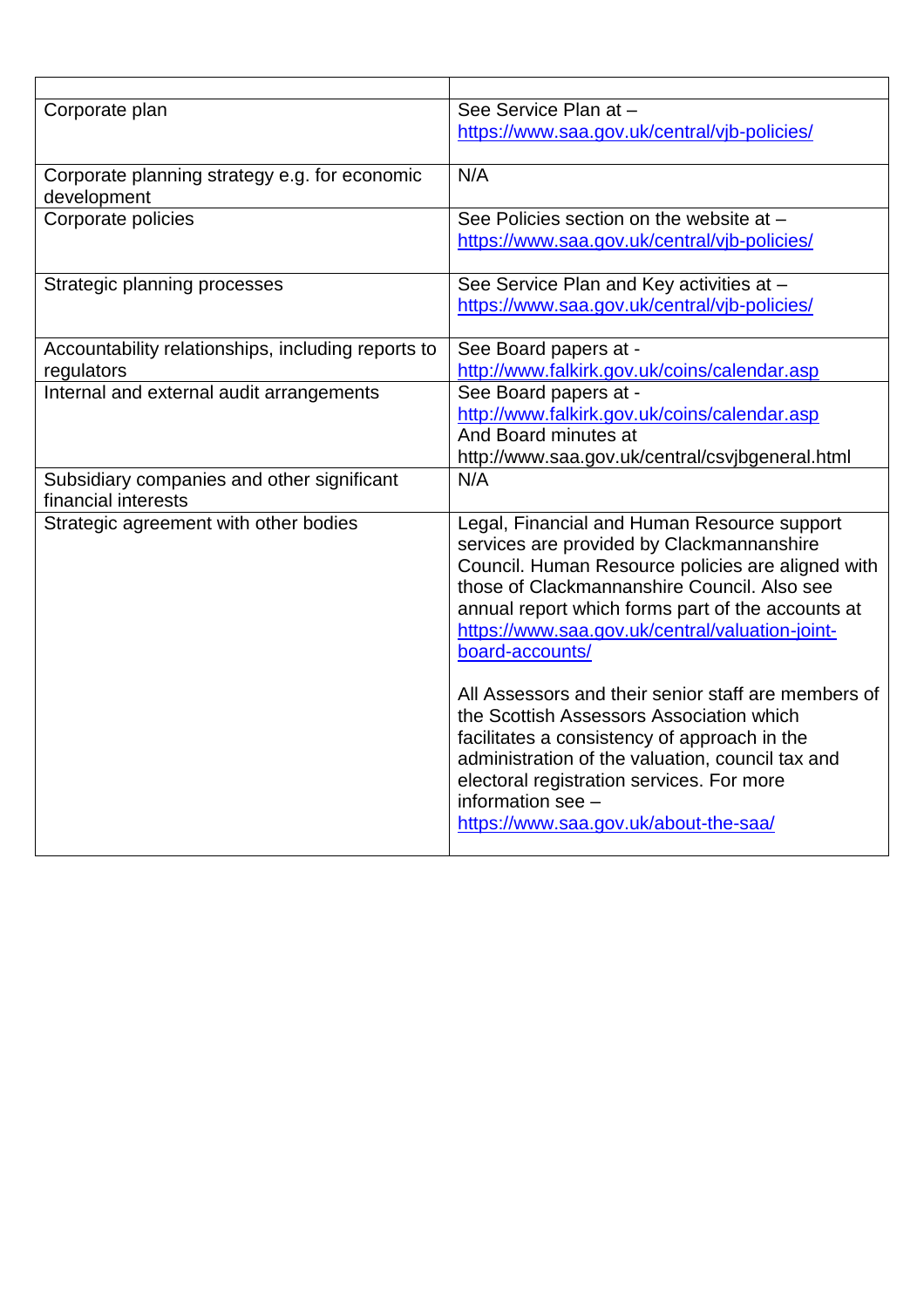# **CLASS 2: HOW WE DELIVER OUR FUNCTIONS AND SERVICES**

## **Class description:**

Information about our work, our strategy and policies for delivering functions and services and information for our service users.

| Description of functions, including statutory basis for<br>and https://www.saa.gov.uk/central/sitemap/<br>them, where applicable<br>Information can be found at -<br>Strategies, policies and internal staff procedures for<br>performing statutory functions<br>http://www.saa.gov.uk/introduction.html<br>http://www.saa.gov.uk/counciltax.html<br>http://www.saa.gov.uk/valroll.html<br>http://www.saa.gov.uk/electoralreg.html<br>Valuation Roll valuation guidance notes are<br>$at -$<br>https://www.saa.gov.uk/non-domestic-<br>valuation/2017-practice-notes/<br>and local practice notes at -<br>https://www.saa.gov.uk/central/freedom-<br>information-data-protection/<br>For details of circumstances when a<br>How to apply for a licence, warrant, grant, etc where it<br>is a function of the authority to approve<br>proposal can be made against a Council<br>Tax band see -<br>http://www.saa.gov.uk/proposals.html<br>For details of how to make an appeal for a<br>Valuation Roll subject see -<br>http://www.saa.gov.uk/valuationappeals.html<br>How to report a concern to the authority<br>See the Complaints section of the website<br>$at -$<br>https://www.saa.gov.uk/central/valuation-<br>joint-board-complaints/<br>Reports of the authority's exercise of its statutory<br>See the website at -<br>functions<br>https://www.saa.gov.uk/central/public-<br>performance-report/<br>See Valuation Roll and Council Tax<br>Statutory Registers (NB not if inspection-only)<br>information at http://www.saa.gov.uk/<br>Fees and charges for performance of the authority's<br>See above<br>function e.g. fee for making a planning application etc<br>List of services, including the statutory basis for them,<br>See the website at - http://www.saa.gov.uk/<br>and https://www.saa.gov.uk/central/sitemap/<br>where applicable<br>See Service Plan at<br>Service policies and internal staff procedures, | The information we publish under this class | How to access it                         |
|---------------------------------------------------------------------------------------------------------------------------------------------------------------------------------------------------------------------------------------------------------------------------------------------------------------------------------------------------------------------------------------------------------------------------------------------------------------------------------------------------------------------------------------------------------------------------------------------------------------------------------------------------------------------------------------------------------------------------------------------------------------------------------------------------------------------------------------------------------------------------------------------------------------------------------------------------------------------------------------------------------------------------------------------------------------------------------------------------------------------------------------------------------------------------------------------------------------------------------------------------------------------------------------------------------------------------------------------------------------------------------------------------------------------------------------------------------------------------------------------------------------------------------------------------------------------------------------------------------------------------------------------------------------------------------------------------------------------------------------------------------------------------------------------------------------------------------------------------------------------------------------------------------------------------------------|---------------------------------------------|------------------------------------------|
|                                                                                                                                                                                                                                                                                                                                                                                                                                                                                                                                                                                                                                                                                                                                                                                                                                                                                                                                                                                                                                                                                                                                                                                                                                                                                                                                                                                                                                                                                                                                                                                                                                                                                                                                                                                                                                                                                                                                       |                                             | See the website - http://www.saa.gov.uk/ |
|                                                                                                                                                                                                                                                                                                                                                                                                                                                                                                                                                                                                                                                                                                                                                                                                                                                                                                                                                                                                                                                                                                                                                                                                                                                                                                                                                                                                                                                                                                                                                                                                                                                                                                                                                                                                                                                                                                                                       |                                             |                                          |
|                                                                                                                                                                                                                                                                                                                                                                                                                                                                                                                                                                                                                                                                                                                                                                                                                                                                                                                                                                                                                                                                                                                                                                                                                                                                                                                                                                                                                                                                                                                                                                                                                                                                                                                                                                                                                                                                                                                                       |                                             |                                          |
|                                                                                                                                                                                                                                                                                                                                                                                                                                                                                                                                                                                                                                                                                                                                                                                                                                                                                                                                                                                                                                                                                                                                                                                                                                                                                                                                                                                                                                                                                                                                                                                                                                                                                                                                                                                                                                                                                                                                       |                                             |                                          |
|                                                                                                                                                                                                                                                                                                                                                                                                                                                                                                                                                                                                                                                                                                                                                                                                                                                                                                                                                                                                                                                                                                                                                                                                                                                                                                                                                                                                                                                                                                                                                                                                                                                                                                                                                                                                                                                                                                                                       |                                             |                                          |
|                                                                                                                                                                                                                                                                                                                                                                                                                                                                                                                                                                                                                                                                                                                                                                                                                                                                                                                                                                                                                                                                                                                                                                                                                                                                                                                                                                                                                                                                                                                                                                                                                                                                                                                                                                                                                                                                                                                                       |                                             |                                          |
|                                                                                                                                                                                                                                                                                                                                                                                                                                                                                                                                                                                                                                                                                                                                                                                                                                                                                                                                                                                                                                                                                                                                                                                                                                                                                                                                                                                                                                                                                                                                                                                                                                                                                                                                                                                                                                                                                                                                       |                                             |                                          |
|                                                                                                                                                                                                                                                                                                                                                                                                                                                                                                                                                                                                                                                                                                                                                                                                                                                                                                                                                                                                                                                                                                                                                                                                                                                                                                                                                                                                                                                                                                                                                                                                                                                                                                                                                                                                                                                                                                                                       |                                             |                                          |
|                                                                                                                                                                                                                                                                                                                                                                                                                                                                                                                                                                                                                                                                                                                                                                                                                                                                                                                                                                                                                                                                                                                                                                                                                                                                                                                                                                                                                                                                                                                                                                                                                                                                                                                                                                                                                                                                                                                                       |                                             |                                          |
|                                                                                                                                                                                                                                                                                                                                                                                                                                                                                                                                                                                                                                                                                                                                                                                                                                                                                                                                                                                                                                                                                                                                                                                                                                                                                                                                                                                                                                                                                                                                                                                                                                                                                                                                                                                                                                                                                                                                       |                                             |                                          |
|                                                                                                                                                                                                                                                                                                                                                                                                                                                                                                                                                                                                                                                                                                                                                                                                                                                                                                                                                                                                                                                                                                                                                                                                                                                                                                                                                                                                                                                                                                                                                                                                                                                                                                                                                                                                                                                                                                                                       |                                             |                                          |
|                                                                                                                                                                                                                                                                                                                                                                                                                                                                                                                                                                                                                                                                                                                                                                                                                                                                                                                                                                                                                                                                                                                                                                                                                                                                                                                                                                                                                                                                                                                                                                                                                                                                                                                                                                                                                                                                                                                                       |                                             |                                          |
|                                                                                                                                                                                                                                                                                                                                                                                                                                                                                                                                                                                                                                                                                                                                                                                                                                                                                                                                                                                                                                                                                                                                                                                                                                                                                                                                                                                                                                                                                                                                                                                                                                                                                                                                                                                                                                                                                                                                       |                                             |                                          |
|                                                                                                                                                                                                                                                                                                                                                                                                                                                                                                                                                                                                                                                                                                                                                                                                                                                                                                                                                                                                                                                                                                                                                                                                                                                                                                                                                                                                                                                                                                                                                                                                                                                                                                                                                                                                                                                                                                                                       |                                             |                                          |
|                                                                                                                                                                                                                                                                                                                                                                                                                                                                                                                                                                                                                                                                                                                                                                                                                                                                                                                                                                                                                                                                                                                                                                                                                                                                                                                                                                                                                                                                                                                                                                                                                                                                                                                                                                                                                                                                                                                                       |                                             |                                          |
|                                                                                                                                                                                                                                                                                                                                                                                                                                                                                                                                                                                                                                                                                                                                                                                                                                                                                                                                                                                                                                                                                                                                                                                                                                                                                                                                                                                                                                                                                                                                                                                                                                                                                                                                                                                                                                                                                                                                       |                                             |                                          |
|                                                                                                                                                                                                                                                                                                                                                                                                                                                                                                                                                                                                                                                                                                                                                                                                                                                                                                                                                                                                                                                                                                                                                                                                                                                                                                                                                                                                                                                                                                                                                                                                                                                                                                                                                                                                                                                                                                                                       |                                             |                                          |
|                                                                                                                                                                                                                                                                                                                                                                                                                                                                                                                                                                                                                                                                                                                                                                                                                                                                                                                                                                                                                                                                                                                                                                                                                                                                                                                                                                                                                                                                                                                                                                                                                                                                                                                                                                                                                                                                                                                                       |                                             |                                          |
|                                                                                                                                                                                                                                                                                                                                                                                                                                                                                                                                                                                                                                                                                                                                                                                                                                                                                                                                                                                                                                                                                                                                                                                                                                                                                                                                                                                                                                                                                                                                                                                                                                                                                                                                                                                                                                                                                                                                       |                                             |                                          |
|                                                                                                                                                                                                                                                                                                                                                                                                                                                                                                                                                                                                                                                                                                                                                                                                                                                                                                                                                                                                                                                                                                                                                                                                                                                                                                                                                                                                                                                                                                                                                                                                                                                                                                                                                                                                                                                                                                                                       |                                             |                                          |
|                                                                                                                                                                                                                                                                                                                                                                                                                                                                                                                                                                                                                                                                                                                                                                                                                                                                                                                                                                                                                                                                                                                                                                                                                                                                                                                                                                                                                                                                                                                                                                                                                                                                                                                                                                                                                                                                                                                                       |                                             |                                          |
|                                                                                                                                                                                                                                                                                                                                                                                                                                                                                                                                                                                                                                                                                                                                                                                                                                                                                                                                                                                                                                                                                                                                                                                                                                                                                                                                                                                                                                                                                                                                                                                                                                                                                                                                                                                                                                                                                                                                       |                                             |                                          |
|                                                                                                                                                                                                                                                                                                                                                                                                                                                                                                                                                                                                                                                                                                                                                                                                                                                                                                                                                                                                                                                                                                                                                                                                                                                                                                                                                                                                                                                                                                                                                                                                                                                                                                                                                                                                                                                                                                                                       |                                             |                                          |
|                                                                                                                                                                                                                                                                                                                                                                                                                                                                                                                                                                                                                                                                                                                                                                                                                                                                                                                                                                                                                                                                                                                                                                                                                                                                                                                                                                                                                                                                                                                                                                                                                                                                                                                                                                                                                                                                                                                                       |                                             |                                          |
|                                                                                                                                                                                                                                                                                                                                                                                                                                                                                                                                                                                                                                                                                                                                                                                                                                                                                                                                                                                                                                                                                                                                                                                                                                                                                                                                                                                                                                                                                                                                                                                                                                                                                                                                                                                                                                                                                                                                       |                                             |                                          |
|                                                                                                                                                                                                                                                                                                                                                                                                                                                                                                                                                                                                                                                                                                                                                                                                                                                                                                                                                                                                                                                                                                                                                                                                                                                                                                                                                                                                                                                                                                                                                                                                                                                                                                                                                                                                                                                                                                                                       |                                             |                                          |
|                                                                                                                                                                                                                                                                                                                                                                                                                                                                                                                                                                                                                                                                                                                                                                                                                                                                                                                                                                                                                                                                                                                                                                                                                                                                                                                                                                                                                                                                                                                                                                                                                                                                                                                                                                                                                                                                                                                                       |                                             |                                          |
|                                                                                                                                                                                                                                                                                                                                                                                                                                                                                                                                                                                                                                                                                                                                                                                                                                                                                                                                                                                                                                                                                                                                                                                                                                                                                                                                                                                                                                                                                                                                                                                                                                                                                                                                                                                                                                                                                                                                       |                                             |                                          |
|                                                                                                                                                                                                                                                                                                                                                                                                                                                                                                                                                                                                                                                                                                                                                                                                                                                                                                                                                                                                                                                                                                                                                                                                                                                                                                                                                                                                                                                                                                                                                                                                                                                                                                                                                                                                                                                                                                                                       |                                             |                                          |
|                                                                                                                                                                                                                                                                                                                                                                                                                                                                                                                                                                                                                                                                                                                                                                                                                                                                                                                                                                                                                                                                                                                                                                                                                                                                                                                                                                                                                                                                                                                                                                                                                                                                                                                                                                                                                                                                                                                                       |                                             |                                          |
|                                                                                                                                                                                                                                                                                                                                                                                                                                                                                                                                                                                                                                                                                                                                                                                                                                                                                                                                                                                                                                                                                                                                                                                                                                                                                                                                                                                                                                                                                                                                                                                                                                                                                                                                                                                                                                                                                                                                       |                                             |                                          |
|                                                                                                                                                                                                                                                                                                                                                                                                                                                                                                                                                                                                                                                                                                                                                                                                                                                                                                                                                                                                                                                                                                                                                                                                                                                                                                                                                                                                                                                                                                                                                                                                                                                                                                                                                                                                                                                                                                                                       |                                             |                                          |
|                                                                                                                                                                                                                                                                                                                                                                                                                                                                                                                                                                                                                                                                                                                                                                                                                                                                                                                                                                                                                                                                                                                                                                                                                                                                                                                                                                                                                                                                                                                                                                                                                                                                                                                                                                                                                                                                                                                                       |                                             |                                          |
|                                                                                                                                                                                                                                                                                                                                                                                                                                                                                                                                                                                                                                                                                                                                                                                                                                                                                                                                                                                                                                                                                                                                                                                                                                                                                                                                                                                                                                                                                                                                                                                                                                                                                                                                                                                                                                                                                                                                       |                                             |                                          |
|                                                                                                                                                                                                                                                                                                                                                                                                                                                                                                                                                                                                                                                                                                                                                                                                                                                                                                                                                                                                                                                                                                                                                                                                                                                                                                                                                                                                                                                                                                                                                                                                                                                                                                                                                                                                                                                                                                                                       |                                             |                                          |
|                                                                                                                                                                                                                                                                                                                                                                                                                                                                                                                                                                                                                                                                                                                                                                                                                                                                                                                                                                                                                                                                                                                                                                                                                                                                                                                                                                                                                                                                                                                                                                                                                                                                                                                                                                                                                                                                                                                                       |                                             |                                          |
|                                                                                                                                                                                                                                                                                                                                                                                                                                                                                                                                                                                                                                                                                                                                                                                                                                                                                                                                                                                                                                                                                                                                                                                                                                                                                                                                                                                                                                                                                                                                                                                                                                                                                                                                                                                                                                                                                                                                       |                                             |                                          |
|                                                                                                                                                                                                                                                                                                                                                                                                                                                                                                                                                                                                                                                                                                                                                                                                                                                                                                                                                                                                                                                                                                                                                                                                                                                                                                                                                                                                                                                                                                                                                                                                                                                                                                                                                                                                                                                                                                                                       |                                             |                                          |
| including allocation, quality and standards<br>https://www.saa.gov.uk/central/vjb-policies/<br>Formal guidance on methods of valuation                                                                                                                                                                                                                                                                                                                                                                                                                                                                                                                                                                                                                                                                                                                                                                                                                                                                                                                                                                                                                                                                                                                                                                                                                                                                                                                                                                                                                                                                                                                                                                                                                                                                                                                                                                                                |                                             |                                          |
| can be found at                                                                                                                                                                                                                                                                                                                                                                                                                                                                                                                                                                                                                                                                                                                                                                                                                                                                                                                                                                                                                                                                                                                                                                                                                                                                                                                                                                                                                                                                                                                                                                                                                                                                                                                                                                                                                                                                                                                       |                                             |                                          |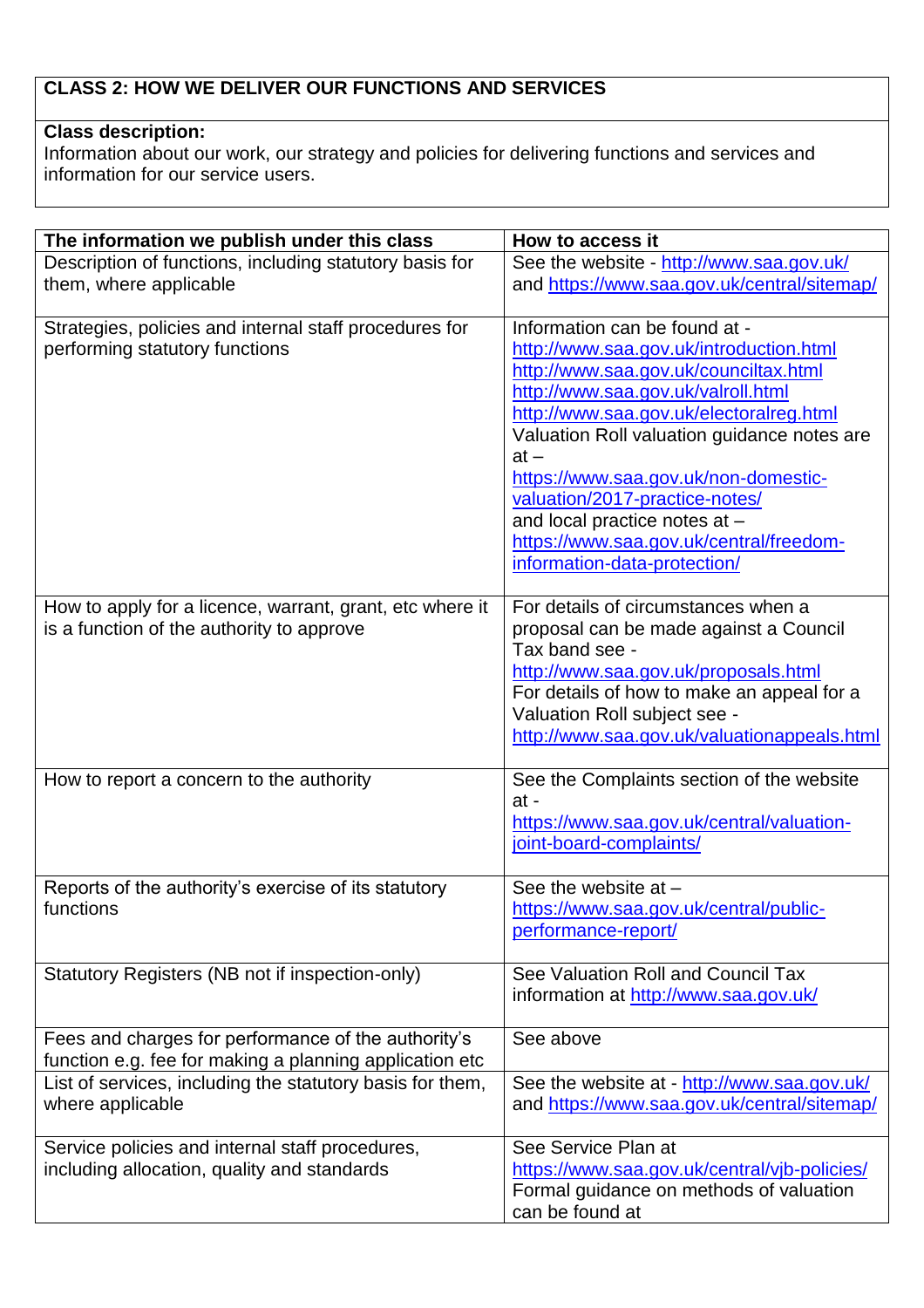|                                                                        | https://www.saa.gov.uk/non-domestic-<br>valuation/2017-practice-notes/  |
|------------------------------------------------------------------------|-------------------------------------------------------------------------|
| Service schedules and delivery plans                                   | See Key Activities at -<br>https://www.saa.gov.uk/central/vjb-policies/ |
| Information for service users, including how to access<br>the services | See the website at-<br>https://www.saa.gov.uk/central/sitemap/          |

### **CLASS 3: HOW WE TAKE DECISIONS AND WHAT WE HAVE DECIDED**

## **Class description:**

Information about the decisions we take, how we make decisions and how we involve others

| The information we publish under this class                                                                                                                                           | How to access it                                                                                                                                 |
|---------------------------------------------------------------------------------------------------------------------------------------------------------------------------------------|--------------------------------------------------------------------------------------------------------------------------------------------------|
| Decisions taken by the organisation: agendas,<br>reports and papers provided for consideration and<br>minutes of Board meetings                                                       | See Board papers at -<br>http://www.falkirk.gov.uk/coins/calendar.asp<br>And Board minutes at<br>https://www.saa.gov.uk/central/valuation-joint- |
| Public consultation and engagement strategies                                                                                                                                         | board-documents/<br>N/A                                                                                                                          |
| Reports of regulatory inspections, audits and                                                                                                                                         | See Board Reports at -                                                                                                                           |
| investigations carried out by the authority                                                                                                                                           | http://www.falkirk.gov.uk/coins/calendar.asp                                                                                                     |
| <b>Environmental Impact Assessment Reports</b><br>undertaken in compliance with the Town & Country<br><b>Planning (Environmentsl Impact Assessment</b><br>(Scotland) Regulations 2017 | <b>NONE</b>                                                                                                                                      |

# **CLASS 4: WHAT WE SPEND AND HOW WE SPEND IT**

### **Class description:**

Information about our strategy for, and management of, financial resources (in sufficient detail to explain how we plan to spend public money and what has actually been spent.

| The information we publish under this class         | How to access it                                |
|-----------------------------------------------------|-------------------------------------------------|
| Financial statements, including annual accounts,    | See website at - and Board reports at -         |
| any regular statements e.g. quarterly budget        | https://www.saa.gov.uk/central/valuation-joint- |
| statements                                          | board-accounts/                                 |
|                                                     | http://www.falkirk.gov.uk/coins/calendar.asp    |
| Financial statements required by statute e.g.       | N/A                                             |
| sections 31 and 33 of the Public Service Reform     |                                                 |
| (Scotland) Act 2010, if applicable to the authority |                                                 |
| Financial policies and procedures for budget        | Guidance can be found in Board papers at        |
| allocation                                          | http://www.falkirk.gov.uk/coins/calendar.asp    |
| Budget allocation to key policy/function/service    | N/A                                             |
| areas                                               |                                                 |
| Purchasing plans and capital funding plans          | N/A                                             |
| Financial administration manual/internal financial  | See Standing Orders and Financial regulations   |
| regulations                                         | at https://www.saa.gov.uk/central/vjb-policies/ |
|                                                     |                                                 |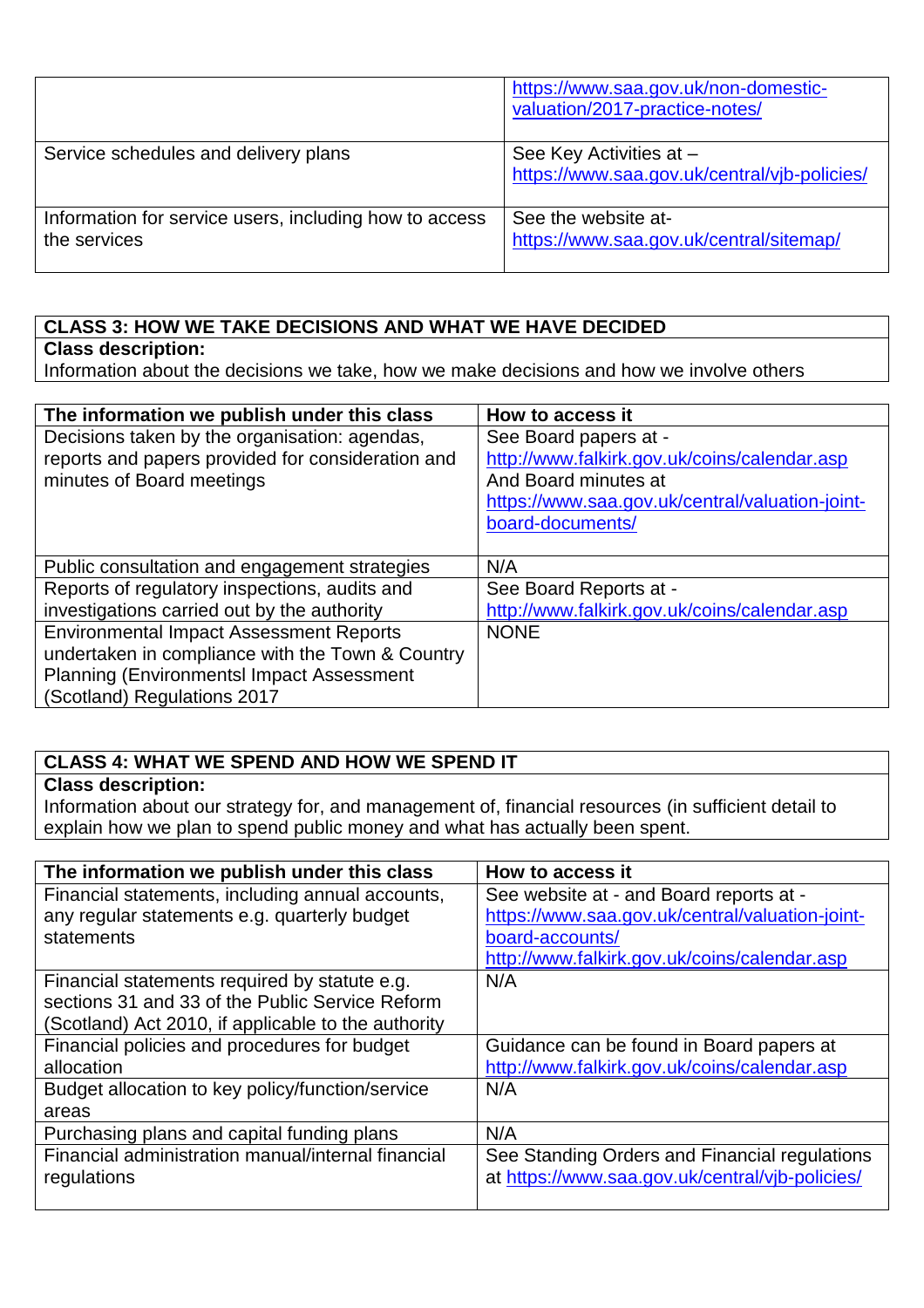| Expenses policies and procedures                                                                                  | See Terms and Conditions at<br>https://www.saa.gov.uk/central/vjb-policies/                               |
|-------------------------------------------------------------------------------------------------------------------|-----------------------------------------------------------------------------------------------------------|
| Senior staff expenses                                                                                             | See the website at<br>https://www.saa.gov.uk/central/valuation-joint-<br>board-accounts/                  |
| Board member remuneration other than expenses                                                                     | See accounts at<br>https://www.saa.gov.uk/central/valuation-joint-<br>board-accounts/                     |
| Pay and grading structure                                                                                         | See website at<br>https://www.saa.gov.uk/central/vjb-policies/                                            |
| Investments, summary information about<br>endowments, investments and authority pension<br>fund                   | CSVJB is a member of the Falkirk Council<br><b>Pension Fund see</b><br>http://www.falkirkpensionfund.org/ |
| Funding awards available from the authority, how<br>to apply for them and funding awards made by the<br>authority | N/A                                                                                                       |

### **CLASS 5: HOW WE MANAGE OUR HUMAN, PHYSICAL AND INFORMATION RESOURCES Class description:**

Information about how we manage the human, physical and information resources of Central Scotland Valuation Joint Board and the Assessor for Central Scotland Valuation Joint Board

| The information we publish under this class            | How to access it                             |
|--------------------------------------------------------|----------------------------------------------|
| Strategy and management of human resources             | Support services are provided by             |
|                                                        | <b>Clackmannanshire Council and Board</b>    |
|                                                        | policies are aligned with those of           |
|                                                        | <b>Clackmannanshire Council</b>              |
| <b>Staffing Structure</b>                              | See the website at                           |
|                                                        | https://www.saa.gov.uk/central/vjb-policies/ |
|                                                        |                                              |
| Human resource policies, procedures and guidelines,    | See Policies at                              |
| including e.g. recruitment, performance management,    | https://www.saa.gov.uk/central/vjb-policies/ |
| salary and grading, promotion, pensions, discipline,   |                                              |
| grievance, staff development, staff records            |                                              |
| Employee relations structures and agreements           | See Single Status Terms and Conditions at    |
| reached with recognised trade unions and               | https://www.saa.gov.uk/central/vjb-policies/ |
| professional organisations                             |                                              |
| Management of the authority's land and property        | N/A                                          |
| assets, including environmental/sustainability reports |                                              |
| Description of the authority's land and property       | N/A                                          |
| holdings                                               |                                              |
| <b>Estate Development Plans</b>                        | N/A                                          |
| Maintenance arrangements                               | N/A                                          |
| Records Management policy including records            | See FOI retention Policy and Schedule        |
| retention schedule                                     | https://www.saa.gov.uk/central/freedom-      |
|                                                        | information-data-protection/                 |
|                                                        |                                              |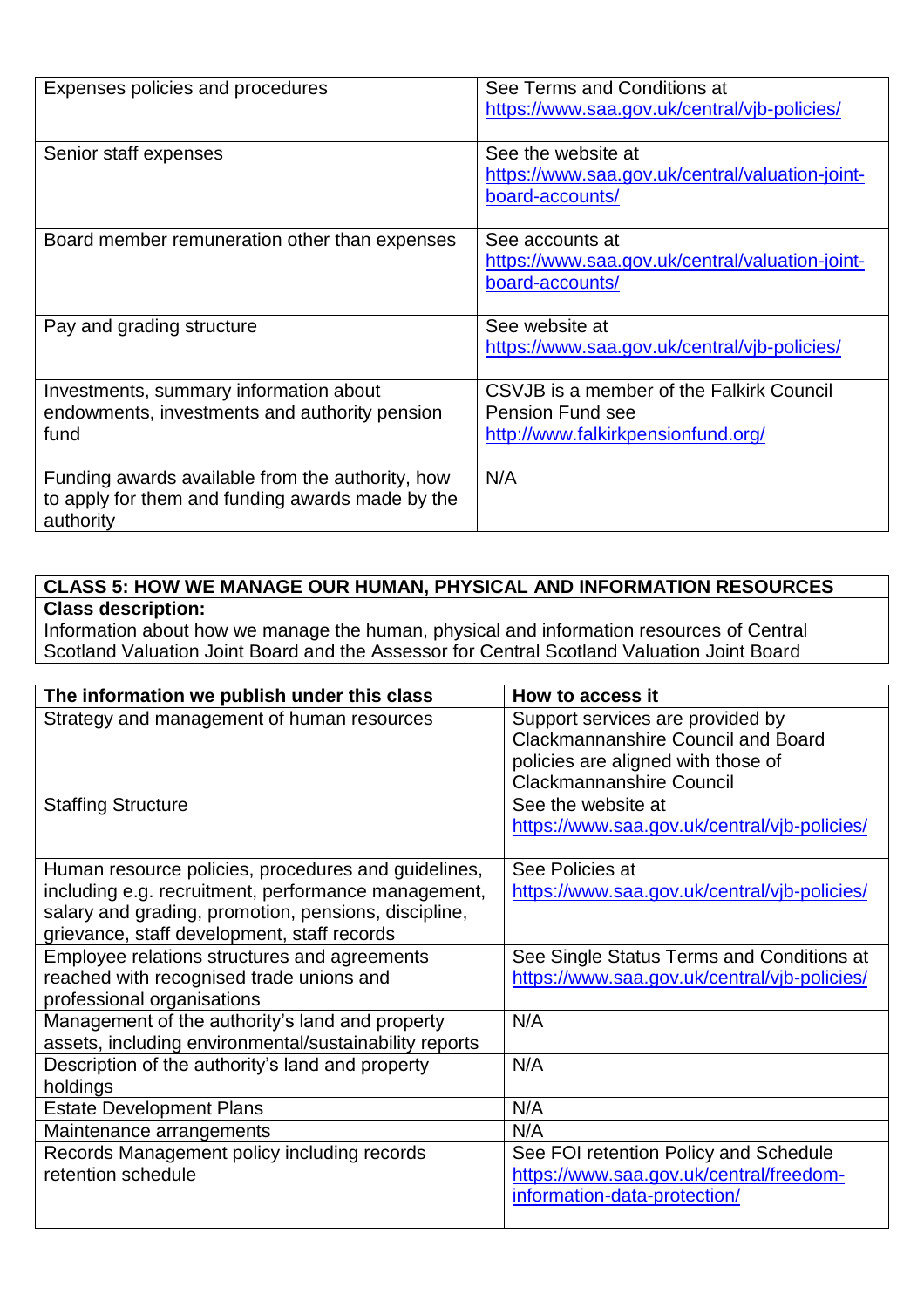| Information governance/asset management policies<br>and procedures | N/A                                                                                                                      |
|--------------------------------------------------------------------|--------------------------------------------------------------------------------------------------------------------------|
| Knowledge management policies and procedures                       | N/A                                                                                                                      |
| List of statistical information published by the authority         | See https://www.saa.gov.uk/central/public-<br>performance-report/<br>and<br>http://www.saa.gov.uk/general_statistics.php |
| Freedom of Information policies and procedures                     | See<br>https://www.saa.gov.uk/central/freedom-<br>information-data-protection/                                           |

### **CLASS 6: HOW WE PROCURE GOODS AND SERVICES FROM EXTERNAL PROVIDERS**

### **Class description:**

Information about how we procure goods and services, and our contracts with external providers

| The information we publish under this class      | How to access it                             |
|--------------------------------------------------|----------------------------------------------|
| Procurement policies and procedures              | See the Standing Orders and Financial        |
|                                                  | Regulations at                               |
|                                                  | https://www.saa.gov.uk/central/vjb-policies/ |
|                                                  |                                              |
| Invitations to Tender                            | See Board reports at                         |
|                                                  | http://www.falkirk.gov.uk/coins/calendar.asp |
|                                                  |                                              |
| List of contracts which have gone through formal | See Board reports at                         |
| tendering, including name of supplier period of  | http://www.falkirk.gov.uk/coins/calendar.asp |
| contract and value                               | See also Contracts List:                     |
|                                                  | https://www.saa.gov.uk/central/freedom-      |
|                                                  | information-data-protection/                 |
|                                                  |                                              |

# **CLASS 7: HOW WE ARE PERFORMING**

### **Class description:**

Information about how we perform as an organisation, and how well we deliver our functions and services

| The information we publish under this class      | How to access it                                |
|--------------------------------------------------|-------------------------------------------------|
| External reports e.g. annual report, performance | See the website at                              |
| statements required by statute                   | https://www.saa.gov.uk/central/public-          |
|                                                  | performance-report/                             |
|                                                  | and Annual Statement in accounts                |
|                                                  | https://www.saa.gov.uk/central/valuation-joint- |
|                                                  | board-accounts/                                 |
|                                                  |                                                 |
| Performance Indicators and performance against   | See the website at                              |
| them                                             | https://www.saa.gov.uk/central/public-          |
|                                                  | performance-report/                             |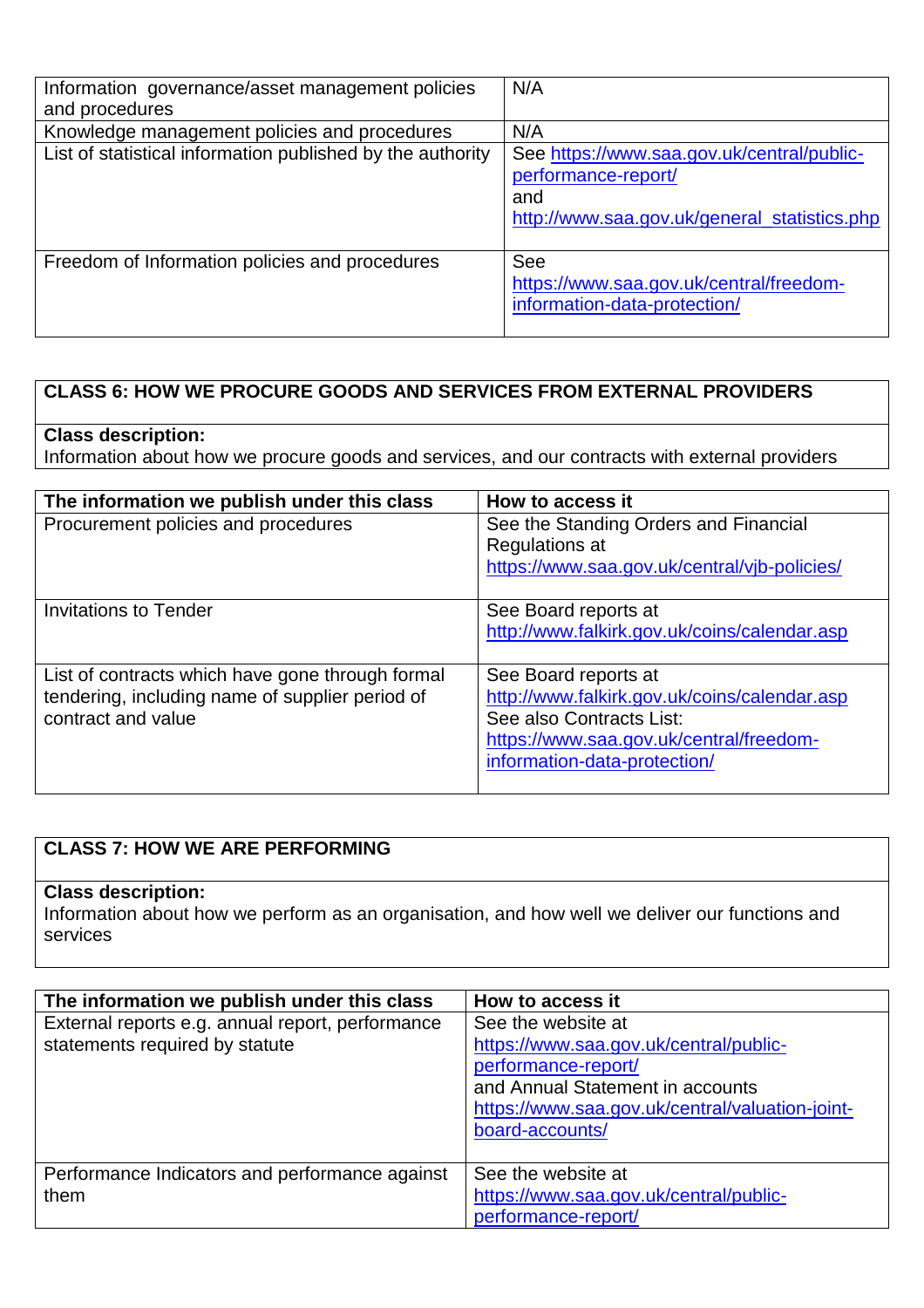| <b>Public Sector Equality Reports</b> | See the website at                         |
|---------------------------------------|--------------------------------------------|
|                                       | https://www.saa.gov.uk/central/equalities/ |

### **CLASS 8: OUR COMMERCIAL PUBLICATIONS**

#### **Class description:**

Information packaged and made available for sale on a commercial basis and sold at market value through a retail outlet e.g. bookshop, museum or research journal.

| The information we publish under this class   | How to access it |
|-----------------------------------------------|------------------|
| Information packages and made available for   | N/A              |
| sale on a commercial basis and sold at market |                  |
| value through a retail outlet e.g. bookshop,  |                  |
| museum or research journal                    |                  |

| <b>CLASS 9: OUR OPEN DATA</b>                                                                 |
|-----------------------------------------------------------------------------------------------|
| <b>Class description:</b>                                                                     |
| Open Data made available by the authority as described by the Scottish Government's Open Data |
| Strategy and Resource Pack, available under an open data licence.                             |
|                                                                                               |

| The information we publish under this class            | How to access it                           |
|--------------------------------------------------------|--------------------------------------------|
| Total number of Non-Domestic Properties and Total      | See the website at                         |
| Rateable Value subjects per Local Authority Area       | https://www.saa.gov.uk/general-statistics/ |
| The Number of Non-Domestic Properties by               |                                            |
| Category Code and Total Rateable Value in each         |                                            |
| <b>Local Authority Area</b>                            |                                            |
| Number of properties by Council Tax Band in each       |                                            |
| <b>Local Authority Area</b>                            |                                            |
| Information on Updates to the Scottish Assessors       |                                            |
| <b>Association's Portal</b>                            |                                            |
| <b>Statistical Details of Non-Domestic Revaluation</b> |                                            |
| Appeals                                                |                                            |

## **HOW TO ACCESS INFORMATION WHICH IS NOT SHOWN IN THIS GUIDE TO INFORMATION**

If the information you are seeking is not available under this Publication Scheme, then you may wish to request it from us. The Freedom of Information (Scotland) Act 2002 (FOISA) provides you with a right of access to the information we hold, subject to certain exemptions. The Environmental Information (Scotland) Regulations 2004 (EIRs) separately provide a right of access to the environmental information we hold, while the Data Protection Act 1998 (DPA) provides a right of access to any personal information about you that we hold. Again, these rights are subject to certain exceptions or exemptions.

Should you wish to request a copy of any information that we hold that is not available under this scheme please write to –

Central Scotland Valuation Joint Board & Assessor for Central Scotland Valuation Joint Board Hillside House Laurelhill Business Park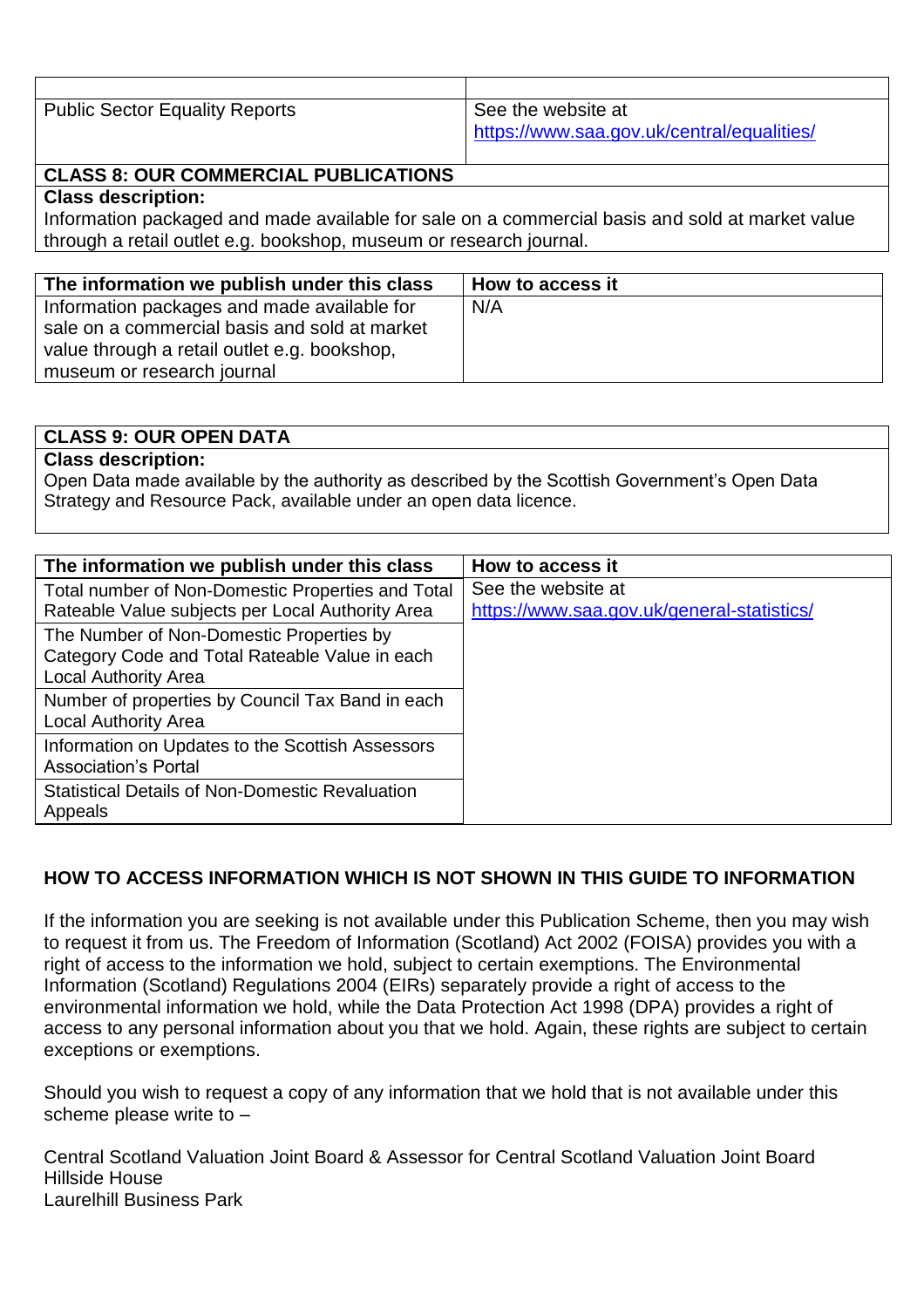#### **Stirling** FK7 9JQ Tel 01786 892200 Fax 01786 892255 assessor@centralscotland-vjb.gov.uk **Charges for information which is not available under the scheme**

The charges for information which *is* available under this scheme are set out under the section on *Charges* above. If you submit a request to us for information which *is not* available under the scheme the charges will be based on the following calculations:

General information requests

- There will be no charge for information requests which cost us £100 or less to process.
- Where information costs between £100 and £600 to provide you may be asked to pay 10% of the cost. That is, if you were to ask for information that cost us £600 to provide, you would be asked to pay £50, calculated on the basis of a waiver for the first £100 and 10% of the remaining £500.
- We are not obliged to respond to requests which will cost us over £600 to process.
- In calculating any fee, staff time will be calculated at actual cost per staff member hourly salary rate to a maximum of £15 per person per hour.
- We do not charge for the time to determine whether we hold the information requested, nor for the time it takes to decide whether the information can be released. Charges may be made for locating, retrieving and providing the information to you.
- In the event that we decide to impose a charge we will issue you with notification of the charge (a fees notice) and how it has been calculated. You will have three months from the date of issue of the fees notice in which to decide whether to pay the charge. The information will be provided to you on payment of the charge. If you decide not to proceed with the request there will be no charge to you

### **Charges for environmental information**

We do not charge for the time to determine whether we hold the information requested, nor for the time it takes to decide whether the information can be released. Charges may be made for locating, retrieving and providing information to you.

In the event that we decide to impose a charge we will issue you with notification of the charge and how it has been calculated. The information will be provided to you on payment of the charge. If you decide not to proceed with the request there will be no charge to you

Charges are calculated on the basis of the actual cost to the authority of providing the information.

- Photocopying is charged at 10p per A4 sheet for black and white copying, 30p per A4 sheet for colour copying.
- Postage is charged at actual rate for first class mail.